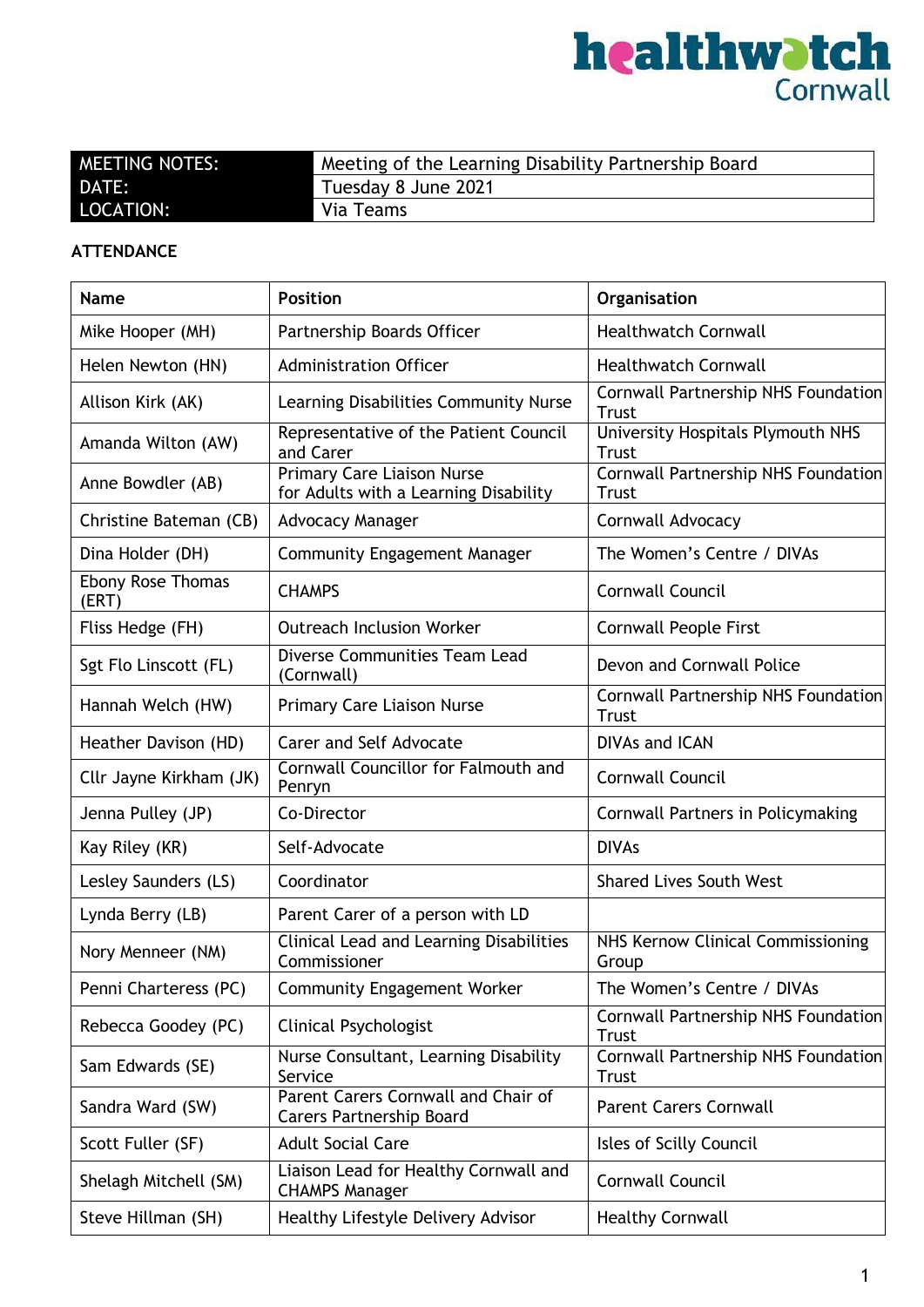

| Tamsin Tripp (TT)  | Assistant Psychologist                                                                                                       | Cornwall Partnership NHS Foundation<br>Trust |
|--------------------|------------------------------------------------------------------------------------------------------------------------------|----------------------------------------------|
| Tasha Milton (TMi) | <b>Disability Employment</b><br>Advisor covering North Cornwall                                                              | Job Centre Plus                              |
| Tim Moss (TMo)     | Specialist Change Coach                                                                                                      | Healthworks for Cornwall, Pluss              |
| Vicki Allen (VA)   | <b>Adult Social Care Commissioning</b><br>Manager with responsibility for Learning Cornwall Council<br>Disability and Autism |                                              |

#### **APOLOGIES**

| <b>Name</b>           | <b>Position</b>                                                                 | Organisation                                      |
|-----------------------|---------------------------------------------------------------------------------|---------------------------------------------------|
| Nuala Kiely           | Partnership Boards Officer                                                      | <b>Healthwatch Cornwall</b>                       |
| <b>Cllr Andy Virr</b> | Portfolio Holder - Adults and Public<br><b>Health</b>                           | Cornwall Council                                  |
| Claire Martin         | NHS Kernow Clinical<br>Deputy Director of Nursing<br><b>Commissioning Group</b> |                                                   |
| Gordon Christie       |                                                                                 |                                                   |
| <b>Helen Childs</b>   | System Director - Integrated<br>Communities                                     | NHS Kernow Clinical<br><b>Commissioning Group</b> |
| Neil Carpenter        | Volunteer Advocate, principally for<br>people with LD                           | Cornwall Advocacy                                 |
| Paula Varndell-Dawes  | Strategic Manager                                                               | East Cornwall Primary Care Network                |
| Paula Volkner         | Project Manager, Transforming Care<br>Programme                                 | NHS Kernow Clinical Commissioning<br>Group        |
| <b>Steve Dymond</b>   | Self-advocate                                                                   |                                                   |
| Suzanne Wixey         | Service Director Adult Social Care and<br>Support                               | <b>Cornwall Council</b>                           |

#### **ACTIONS AGREED AT THE MEETING**

| <b>Action</b>                                                                                            | Responsible           | <b>Status</b>                                                                                                                                                             |
|----------------------------------------------------------------------------------------------------------|-----------------------|---------------------------------------------------------------------------------------------------------------------------------------------------------------------------|
| UR to provide the PB Team with details of RCHT<br>training day for circulation, once finalised.          | JR / PB<br>Team       | Incomplete.                                                                                                                                                               |
| AS to provide the PB Team with Day Services<br>reopening letter.                                         | AS / PB<br>Team       | Incomplete. Letter not shared as<br>government guidance on the lifting<br>of Covid restrictions changed the<br>following day.                                             |
| AS to provide details of where the employability<br>service advertised job vacancies.                    | AS / PB<br>Team       | Incomplete.                                                                                                                                                               |
| AS to email a briefing note to the PB Team with<br>more info on employability services                   | AS / PB<br>Team       | Incomplete.                                                                                                                                                               |
| NM to encourage the Primary Care Liaison team to<br>cross its registers with those of Adult Social Care. | NM / AB               | Ongoing. Anne Bowdler confirmed<br>that the cross reference of registers<br>with ASC was still work in progress as<br>the sharing agreements have had to<br>be rewritten. |
| NM to provide timely updates on the NHS Long<br>Term Plan and associated matters.                        | NM / PB<br>Team       | Ongoing.                                                                                                                                                                  |
| Liaise to ensure timely updates on progress of LD<br>Strategy.                                           | IAS / TS / PB<br>Team | Ongoing. MH met AS & TS in May.<br>Update to 8 June 2021 LDPB.                                                                                                            |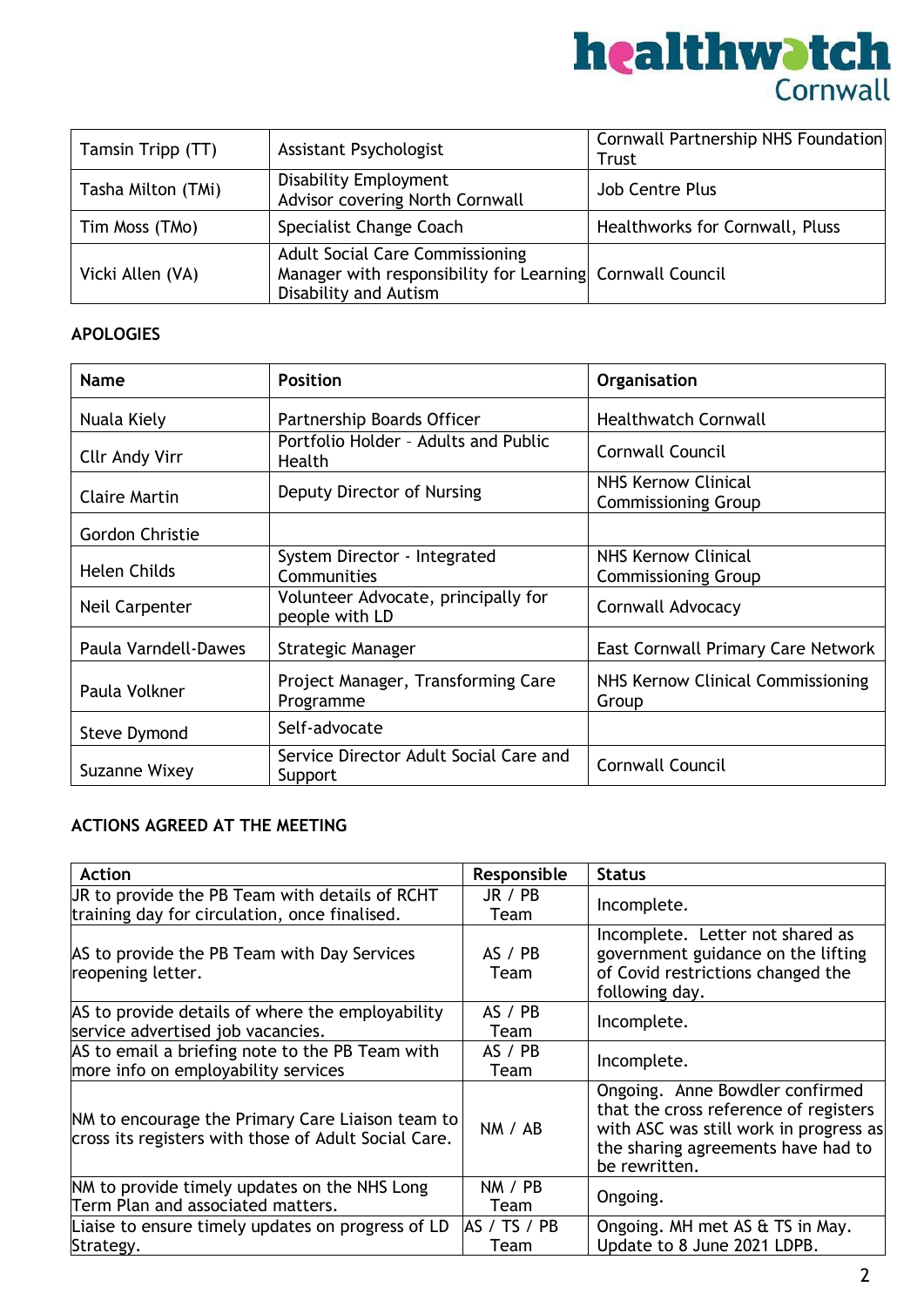

|                                                                         |    | Update due at Sept 2021 LDPB. |
|-------------------------------------------------------------------------|----|-------------------------------|
| Convert Direct Payments information into easy<br>read, for circulation. | ΝK | Ongoing.                      |

| Item | What was discussed                                                                                                                                                                                                                                                                                                                                                                                                                                                                                                           | <b>Action</b> |
|------|------------------------------------------------------------------------------------------------------------------------------------------------------------------------------------------------------------------------------------------------------------------------------------------------------------------------------------------------------------------------------------------------------------------------------------------------------------------------------------------------------------------------------|---------------|
| 1.   | Welcome, introductions and apologies                                                                                                                                                                                                                                                                                                                                                                                                                                                                                         |               |
|      | MH invited everyone present to introduce themselves and to provide a short<br>update on their work or experiences since the last meeting, held in March.                                                                                                                                                                                                                                                                                                                                                                     |               |
|      | Shared Lives SW had been continuing to assess carers, matching service users<br>with carers and arranging short breaks. Some new carers had also recently<br>joined.                                                                                                                                                                                                                                                                                                                                                         |               |
|      | Parent Carers Cornwall had been developing a package of information for the<br>SEN departments at every primary and secondary school to ensure they had up<br>to date information on the support available for parents and carers. 5,000<br>copies of a guide to services for 0-25 year olds were being sent out. If anybody<br>knew of anybody who would benefit from receiving one they should request it<br>through the Partnership Boards team.                                                                          |               |
|      | The Clinical Psychology team at CPFT had just started to work with the<br>CHAMPS to look at improving digital inclusivity, with a specific focus on clinical<br>work and how to make digital platforms work or the alternatives available<br>when they did not.                                                                                                                                                                                                                                                              |               |
|      | The Women's Centre Cornwall had been involved in a key piece of research<br>with Lancaster University around the accessibility of 'Claire's Law' for women<br>with learning disabilities or Autism and to produce supporting resources. The<br>Centre were keen to hear from anyone who was supporting women who might<br>like to join the DIVAs and gain support around abuse.                                                                                                                                              |               |
|      | The DIVAs were working on making some short information films for women.<br>They were also on their third OCN unit, after which they would have their<br>Level 1 training certificate. Unfortunately, a recent bid for Comic Relief<br>funding for gender justice work was unsuccessful. However, the bid reached<br>the final 30 out of 800 applications which was hugely encouraging. The group<br>would be keen to hear about any ideas for funding opportunities. Claire Martin<br>offered some suggestions and support. |               |
|      | Healthy Cornwall had undergone a programme of modernisation and the team<br>would be increasing. The CHAMPS had become Green Champions and had<br>launched a walking group to help people to get out and enjoy fresh air.<br>Anybody could join the walking group and the CHAMPS could be contacted<br>direct or through the Partnership Boards team.                                                                                                                                                                        |               |
|      | The Learning Disability Service at RCHT had been working on a flag for their<br>RIO system to highlight when a patient with learning disabilities was admitted<br>to the wards, in order to help improve service experience. There was also a<br>Trust wide improvement project to look at accessible communications across<br>all Trusts to consider peoples different communication needs.                                                                                                                                 |               |
|      | Devon and Cornwall Police were reviewing all hate crimes and were focused on<br>improving the reporting of hate crime. A series of community engagement<br>events planned for this year had now been postponed to next year.                                                                                                                                                                                                                                                                                                 |               |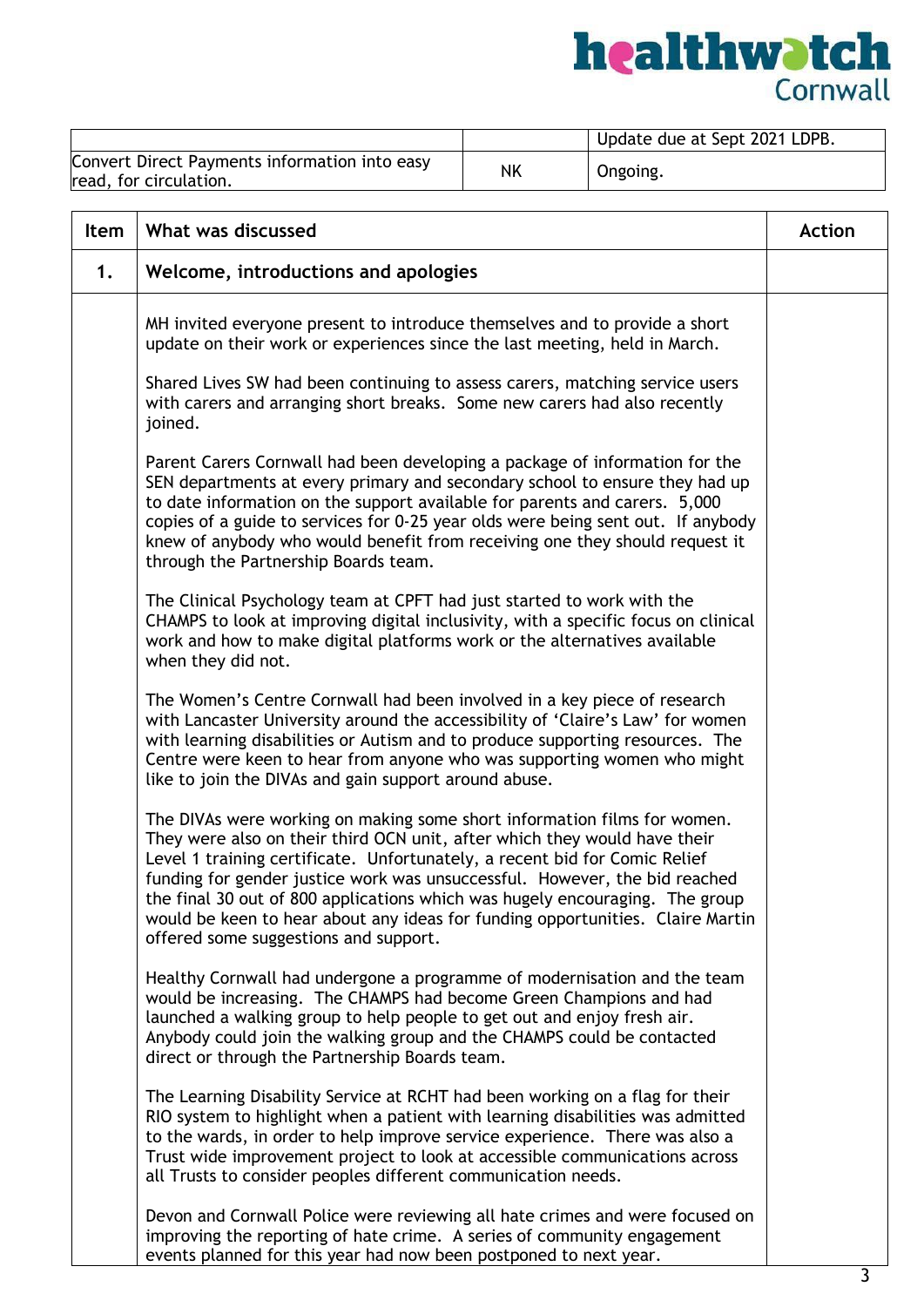

|    | Jane Rees, Manager of the Learning Disability and Autism team at RCHT was<br>currently also covering Safeguarding for CFT. Mandatory LD and Autism<br>training was being rolled out at RCHT and that training was also open to all at<br>CFT following integration. From 14 June it would be open to every health<br>professional to link in. They were also trying to set up another carers training<br>day at RCHT. Did one 2 years ago which was really successful but last year's<br>was cancelled due to the pandemic. They were aiming to hold it around<br>October/November.<br>The Primary Care Liaison Nurses had been cross networking working with the<br>Community Team to support the flagging system on RIO and working across the<br>service with Families Together and the Clinical Commissioning Group to help<br>increase the uptake of annual health checks for people aged between aged 14-<br>18.<br>Derriford had made their Learning Disability training mandatory, with effect<br>from January this year, and hospital passports were promoted as part of the<br>training. Carers training was not currently mandatory but it would be<br>discussed at the Patient Experience Committee with a view to making it so in<br>the future.<br>The Liaison Service for people with Autism provided by the Autism service at<br>Derriford was currently funded until 20 June. If further funding was not<br>secured the service would end. The Partnership Boards team would circulate<br>the email addresses of the lead partners in order for people to send<br>expressions of support for the continuation of the service, should they choose<br>to. | JR to provide<br>the PB Team<br>with details<br>for<br>circulation,<br>once<br>finalised. |
|----|--------------------------------------------------------------------------------------------------------------------------------------------------------------------------------------------------------------------------------------------------------------------------------------------------------------------------------------------------------------------------------------------------------------------------------------------------------------------------------------------------------------------------------------------------------------------------------------------------------------------------------------------------------------------------------------------------------------------------------------------------------------------------------------------------------------------------------------------------------------------------------------------------------------------------------------------------------------------------------------------------------------------------------------------------------------------------------------------------------------------------------------------------------------------------------------------------------------------------------------------------------------------------------------------------------------------------------------------------------------------------------------------------------------------------------------------------------------------------------------------------------------------------------------------------------------------------------------------------------------------------------------------------------------------------|-------------------------------------------------------------------------------------------|
| 2. | Minutes of and actions from the Joint Meeting of the Autism &<br>Learning Disability Partnership Boards held on 23 March 2021                                                                                                                                                                                                                                                                                                                                                                                                                                                                                                                                                                                                                                                                                                                                                                                                                                                                                                                                                                                                                                                                                                                                                                                                                                                                                                                                                                                                                                                                                                                                            |                                                                                           |
|    | The Minutes of the last meeting were confirmed as a true record.<br>MH updated on the actions from the previous meeting:<br>Information on the re-opening of Day Services and respite was e-mailed<br>by the PB team on 6 April 2021.<br>Learning Disability Programme and LeDeR updates had been circulated<br>with agenda.<br>Conversion of Direct Payments information into easy read had been<br>delayed.<br>Presentation to LDPB on the NHS Long Term Plan was to be considered<br>$\bullet$<br>later in the meeting.<br>Feedback from LDPB and APB members had shown a clear preference to<br>return to individual meetings rather than the joint meetings that had<br>been held throughout the pandemic due to overlapping issues for<br>consideration.<br>Anne Bowdler confirmed that the cross reference of registers with ASC was still<br>work in progress as the sharing agreements had to be rewritten.                                                                                                                                                                                                                                                                                                                                                                                                                                                                                                                                                                                                                                                                                                                                                     |                                                                                           |
| 3. | Feedback from the 1 June 2021 Learning Disability, Autism<br>and Carers Service Users Event                                                                                                                                                                                                                                                                                                                                                                                                                                                                                                                                                                                                                                                                                                                                                                                                                                                                                                                                                                                                                                                                                                                                                                                                                                                                                                                                                                                                                                                                                                                                                                              |                                                                                           |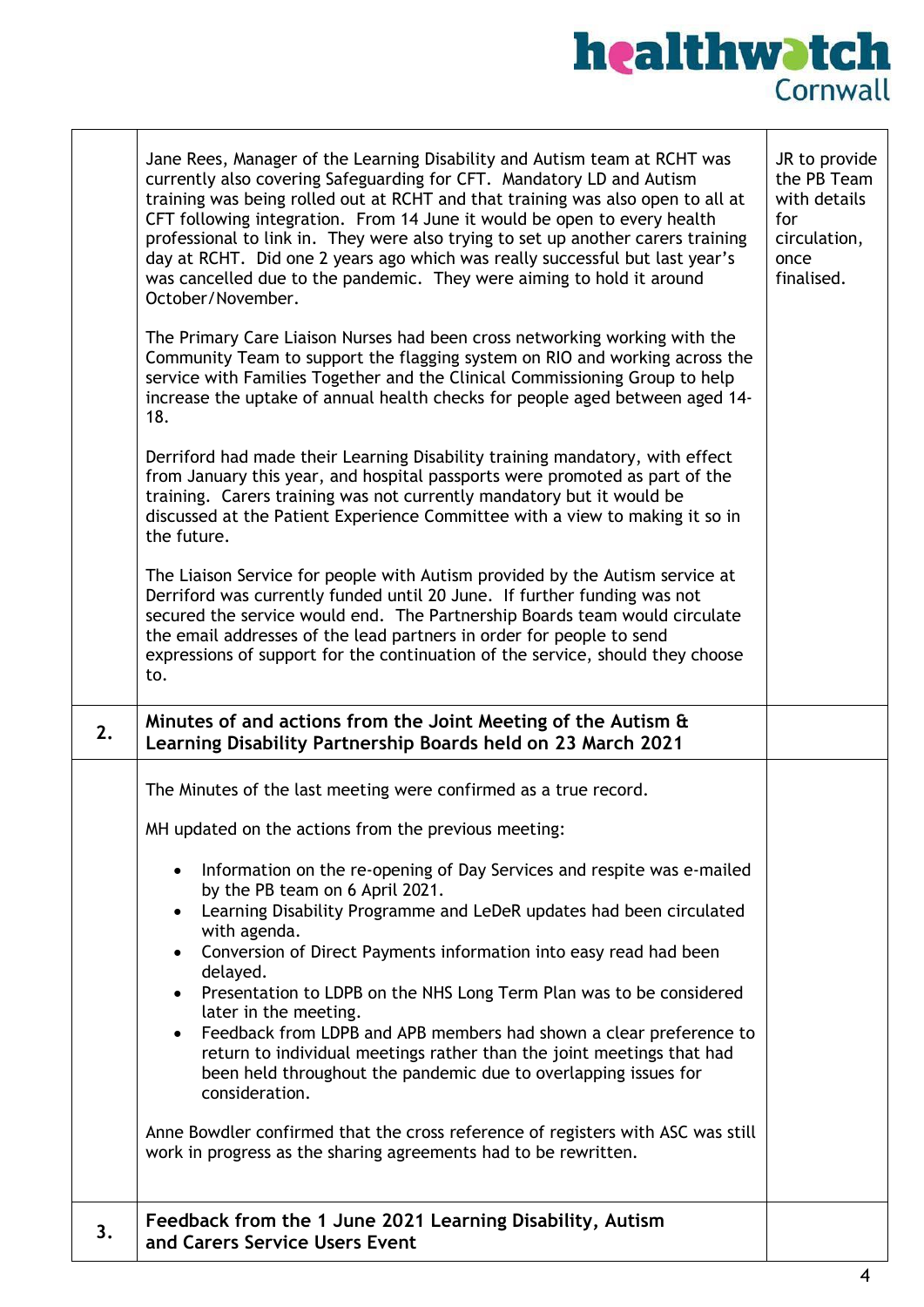### **healthwatch** Cornwall

MH fed back from the recent Learning Disability, Autism and Carers Service Users Event.

#### **Update on Day Services**

MH had sent the following summary of the discussion to AS and TS on 3 June:

*Helen Cahalane from Cornwall Council had said that a letter would be sent to service users very soon. There were more service users in the West but more people in the East had received some sort of service since 12 April. That could be partly because of Covid rules. In the East, 93 people had received a service and 27 people had received no service at all. In the West, 70 people had received a service and 78 had received no service at all.*

*Members of the group were frustrated as private day services had reopened successfully whilst Council services remained very restricted. They wanted to know how private services were able to meet government guidelines on bubbling, social distancing etc but the Council could not.*

*A member cited one day service that was only able to take up to 15 people. Users had varying ages and degrees of disability and autism and they were finding it very hard to reintegrate. They were having to start again with all of their practices such as relationships, tolerance, being calm etc, and that was making it very difficult for them to get on with their peers. It was very worrying that numbers showed that some people were not returning, possibly due to mental health issues on top of their pre-existing conditions, and indicated that people could not cope having had such limited support for such a prolonged period.*

*Helen had said that the people were prioritised for a service through a fair, nationally recognised system. A member said that the Council used a traffic light system – those with highest need were identified with a red light and they were prioritised to receive services.*

*A member asked what guidance the Council were following for the reopening of day care services and Mike posted this link - [How to approach re-opening](https://www.scie.org.uk/care-providers/coronavirus-covid-19/day-care/safe-delivery/re-opening)  [day care services \(scie.org.uk\).](https://www.scie.org.uk/care-providers/coronavirus-covid-19/day-care/safe-delivery/re-opening)*

*As people had cared for their loved ones at home for 15 months, it was thought that the Council must have reserves of unspent monies. Was that the case and, if so, what would that money be used for?*

*A member said that she understood that not all service users received the last letter that was sent out on 6 April.*

*Often only 1-2 hours of outreach was offered a week. Everyone agreed that service users desperately needed the return of day services – the most vulnerable people in society were being let down by the Council. A breakdown of services offered was requested.*

*Mike added that he understood that the Council still intended to follow the plans in its 6 April letter but people should be mindful that the Council would have to follow Government rules if the easing of lockdown restrictions was delayed beyond 21 June.*

*A member asked if people had not been offered services due to falling foul of*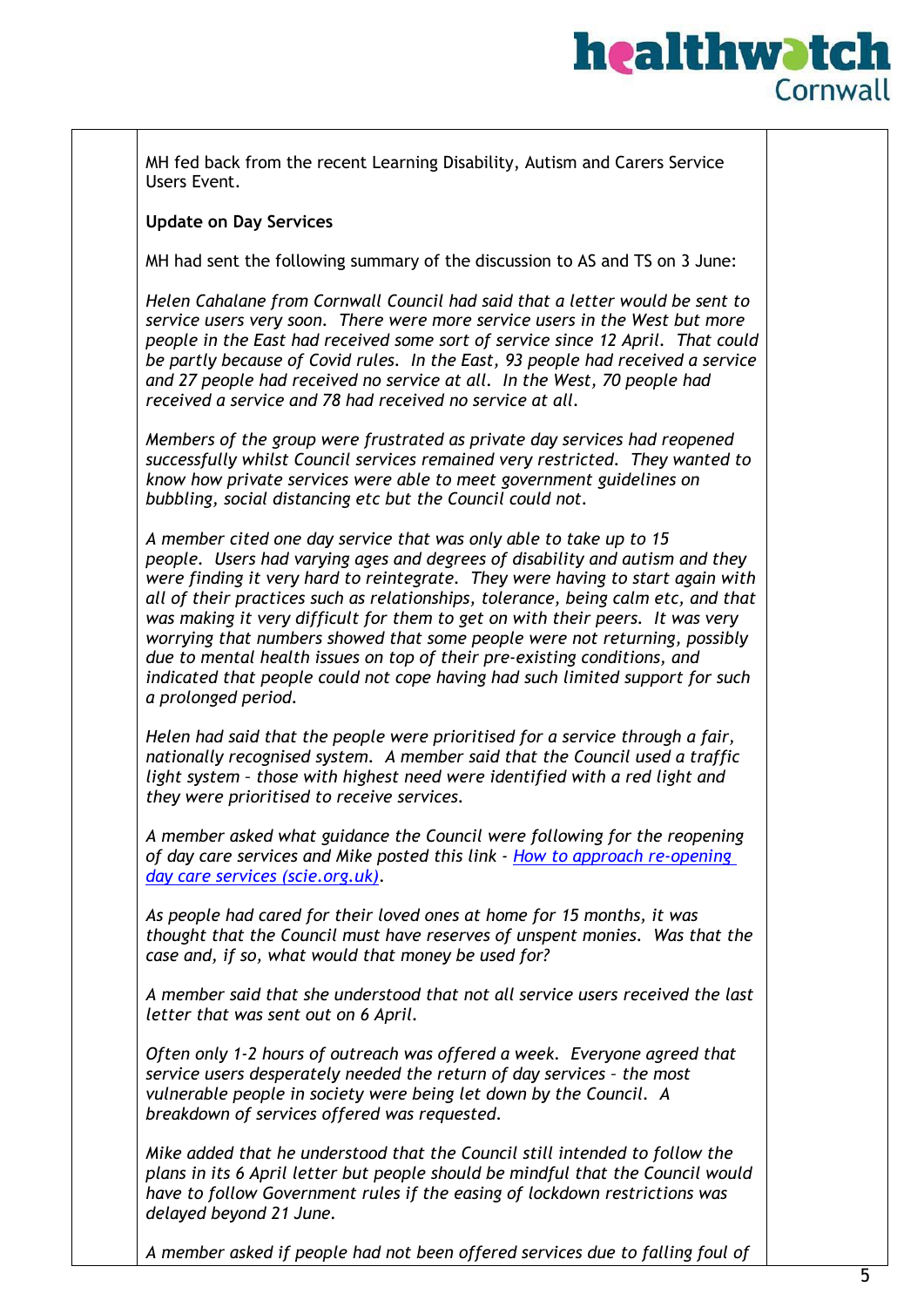

|  |  | the financial assessments? |  |  |
|--|--|----------------------------|--|--|
|--|--|----------------------------|--|--|

*A member questioned why the Council had changed their policy on allowing people to buy laptops with their direct payments. Communication was a basic need and without that service users were being made to feel more vulnerable and isolated while day services were shut. A member suggested that Outreach could provide tablets.*

*A member questioned why the Council had not set up Zoom or Teams meetings as engagement with service users while day services had been shut.*

MH asked that AS present her Update on Day Services and address the issues raised.

AS updated on the reopening of day services, which had resumed in part in April.

Services were adhering closely to government guidelines and letters had been posted to parents and carers the previous day regarding the next phase of reopening and the plan for prioritising service users.

A programme was underway to recruit additional staff to ensure sufficient resource to be able to open as fully as possible. 20 posts were currently being advertised.

All service users would receive a phone call to have a focussed conversation about their needs.

Several Day Services were unable to open due to safety issues within the buildings they were based in. Alternatives were being explored.

Priority focus was on those service users who needed to return but some users would not be able to receive the same package they had before in the immediate term. Where the same package could be offered it would.

Respite services had partially opened, subject to staffing and where Covid safety was possible. Individual conversations with service users would identify and prioritise their needs as appropriate.

Unfortunately, a full return of day services as they were pre-Covid could not be guaranteed. Where people would prefer community support rather than home support that would be reviewed.

Where day services could not be offered, outreach would be offered as an alternative where possible. What that would look like would depend on individual needs.

If anybody had any concerns about individuals in need of additional support to reintegrate they should inform AS.

LB advised that Boscawen Farm and Kehelland were back up and running and doing an excellent job. Cornwall Partners in Policymaking were offering whatever support they could to help parents and families.

Kay had asked whether any of the advertised jobs could be made available for people with learning disabilities, with support if necessary. AS advised that Cornwall Council had an Employability Service that had already developed two

AS to provide details of where the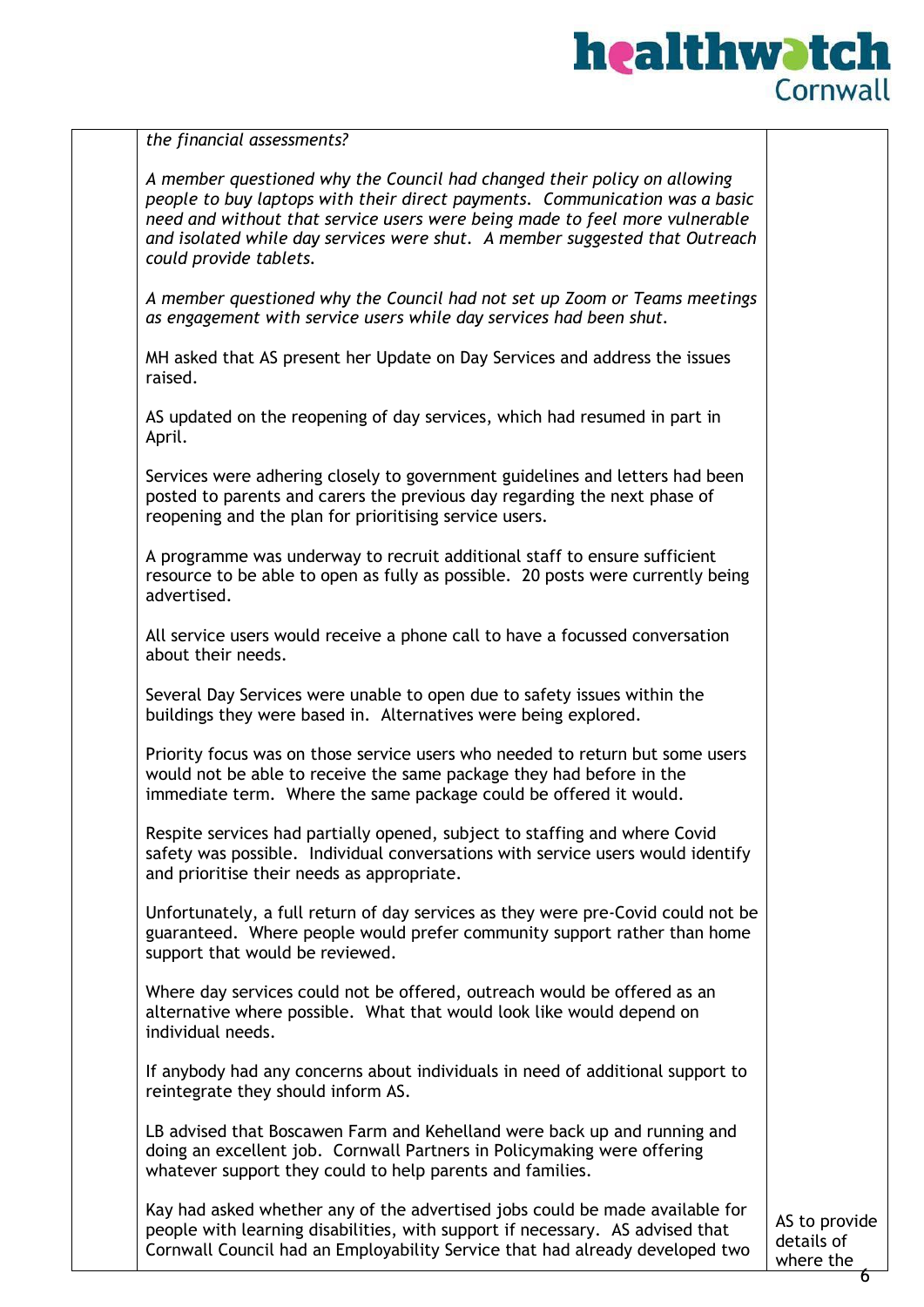

|    | café offers which are staffed and run by people with learning disabilities and<br>that a bid had been submitted for a third café which would create additional<br>opportunities. A peer mentorship model was also another possibility.                                                                                                                                                                                                                                         | job vacancies<br>were<br>advertised.                     |
|----|--------------------------------------------------------------------------------------------------------------------------------------------------------------------------------------------------------------------------------------------------------------------------------------------------------------------------------------------------------------------------------------------------------------------------------------------------------------------------------|----------------------------------------------------------|
|    | If anybody was aware of anybody looking for jobs, placements, or<br>apprenticeships they could contact the Employability Team, who would help<br>them in their search for paid work.                                                                                                                                                                                                                                                                                           | AS to email a<br>briefing note<br>to the PB<br>Team with |
|    | <b>Making Disability Visible</b>                                                                                                                                                                                                                                                                                                                                                                                                                                               | more info.                                               |
|    | The service user group had discussed a scheme to help make disability more<br>visible in the community. DH and FH names were mentioned as possibly being<br>interested in helping to progress.                                                                                                                                                                                                                                                                                 |                                                          |
|    | <b>Hospital Passports</b>                                                                                                                                                                                                                                                                                                                                                                                                                                                      |                                                          |
|    | Learning Disability awareness was mandatory training for all hospital staff at<br>Derriford and Hospital Passports were promoted as part of that training.<br>Learning Disability Link Workers also promoted their use on the wards.                                                                                                                                                                                                                                           |                                                          |
|    | It was agreed that a Learning Disability Liaison Nurse to come to a future<br>meeting to discuss Hospital Passports with the group.                                                                                                                                                                                                                                                                                                                                            |                                                          |
|    | A member was currently working with colleagues at Treliske on medical cards<br>and hospital passports and they were due to meet again soon. She also hoped<br>to involve Derriford.                                                                                                                                                                                                                                                                                            |                                                          |
|    | Support for the Continuation of the Liaison Service for People with Autism<br>provided by the Autism service at Derriford                                                                                                                                                                                                                                                                                                                                                      |                                                          |
|    | As stated earlier, the service was currently funded until 20 June. The group<br>had agreed that MH email the lead partners to express support for the<br>continuation of the service. NM confirmed that email had been received and<br>encouraged others to write with their support.                                                                                                                                                                                          |                                                          |
| 4. | Update on the Learning Disability Strategy - Ann Smith,<br><b>Cornwall Council</b>                                                                                                                                                                                                                                                                                                                                                                                             |                                                          |
|    | AS opened by acknowledging that Cornwall Council had not focused sufficiently<br>on developing services for people with learning disabilities, autism and mental<br>health. A lot of focus had previously been placed on older people but there<br>was now an opportunity to develop a co-ordinated approach across all<br>transformation programmes to engage across all age groups. Any comments<br>and observations from the LDPB would be welcomed.                        |                                                          |
|    | It was intended to have individual Learning Disability and Autism Strategies in<br>place and ready to launch by April 2022. There were several bespoke pieces of<br>work required to support that and governance processes to go through, which<br>AS would clarify at the next meeting of the Board.                                                                                                                                                                          |                                                          |
|    | The housing and accommodation stream was being supported by HOLD (Home<br>Ownership for People with Long-Term Disabilities), looking at supporting<br>people with learning disabilities to get mortgages. The Council was keen to<br>increase assured tenancies for people and move people out of shared care and<br>residential settings if they were not suitable for them. Work was also being<br>done with specialist architects to look at bespoke building requirements, |                                                          |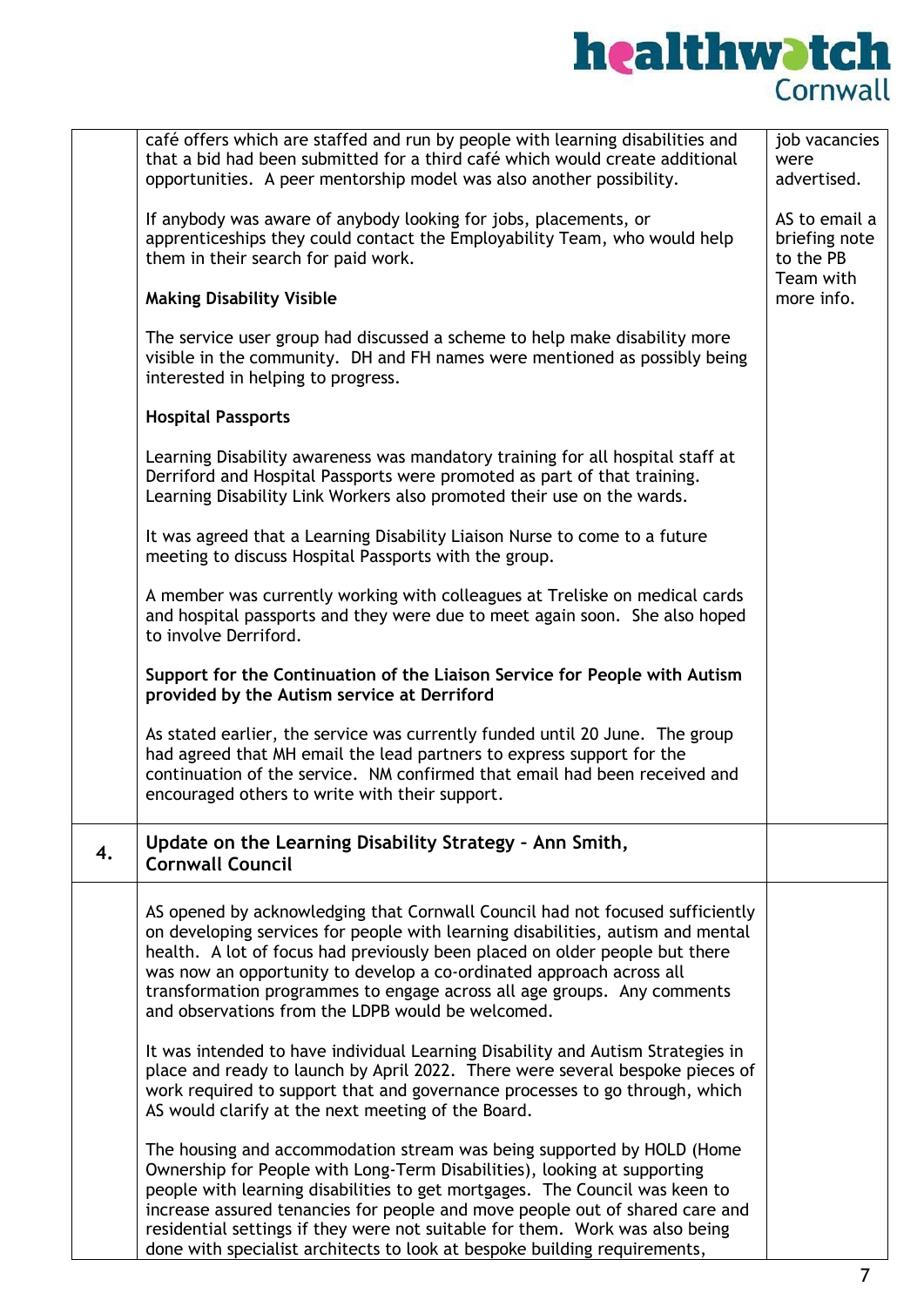# **healthwatch**

|    | although overall housing needs would be considered as part of the Cornwall<br>Housing Strategy. The Council could also offer support to young people in<br>making a case for investment into a deposit for a property purchase.                                                                                                                                                                                                                            |  |
|----|------------------------------------------------------------------------------------------------------------------------------------------------------------------------------------------------------------------------------------------------------------------------------------------------------------------------------------------------------------------------------------------------------------------------------------------------------------|--|
|    | There was work being undertaken that aimed to eliminate the stress of<br>transitioning from childhood to adulthood. It was agreed that the way in which<br>the 'transition' period was recognised and handled needed to be re-evaluated<br>in order to ensure that reaching 18 was not an unnecessarily stressful time for<br>individuals.                                                                                                                 |  |
|    | The team were also working with CFT colleagues to increase health checks for<br>people with learning disabilities.                                                                                                                                                                                                                                                                                                                                         |  |
|    | Work was being done to make respite services into short breaks for individuals<br>and/or families and to identify what short breaks should look like given the<br>wide variety of different scenarios.                                                                                                                                                                                                                                                     |  |
|    | RG asked whether there would be any consideration within the Strategies for<br>the health and wellbeing of family carers and care staff. AS noted that the<br>Carers Strategy had recently been refreshed and was due to launch. There was<br>work underway to look at Cornwall's core offer for care staff and to put<br>additional support in place, including somewhere for people to go for support<br>over and above their usual supervision process. |  |
|    | AW asked how health services were inputting to the strategy, particularly<br>where services were provided by health rather than the Council. AS said that<br>colleagues from CCG and CFT were involved in all the discussions so the<br>strategy would be a 'single voice'.                                                                                                                                                                                |  |
|    | AS would provide an update on progress with the Strategy, including how the<br>Board will be involved in the process, at its next meeting.                                                                                                                                                                                                                                                                                                                 |  |
| 5. | Presentation on the NHS Long Term Plan for Learning Disability<br>and Autism - Nory Menneer, NHS Kernow                                                                                                                                                                                                                                                                                                                                                    |  |
|    | NM updated the meeting on the NHS Long Term Plan, a 10-year plan for all<br>health services with 6 main aims:                                                                                                                                                                                                                                                                                                                                              |  |
|    | 1. Making sure the NHS works in the best way possible.<br>2. Getting better at helping people stay well.<br>3. Making care better.<br>4. Supporting staff and helping staff progress.                                                                                                                                                                                                                                                                      |  |
|    | 5. Putting more money into new technology and systems.<br>6. Using extra money to make sure the NHS works well in the future.                                                                                                                                                                                                                                                                                                                              |  |
|    | In previous years, the NHS had seen a substantial amount of investment in<br>mental health and now there was a real focus on investment from the<br>government into learning disabilities and autism.                                                                                                                                                                                                                                                      |  |
|    | The first priority was to improve community-based support by providing<br>support in homes rather than specialist hospitals. Also, to provide crisis<br>support 24/7 to prevent people being placed in hospital, with a particular<br>focus on children and young people in the first wave of investment.                                                                                                                                                  |  |
|    | It was intended to develop a clearer and more widespread focus on the needs                                                                                                                                                                                                                                                                                                                                                                                |  |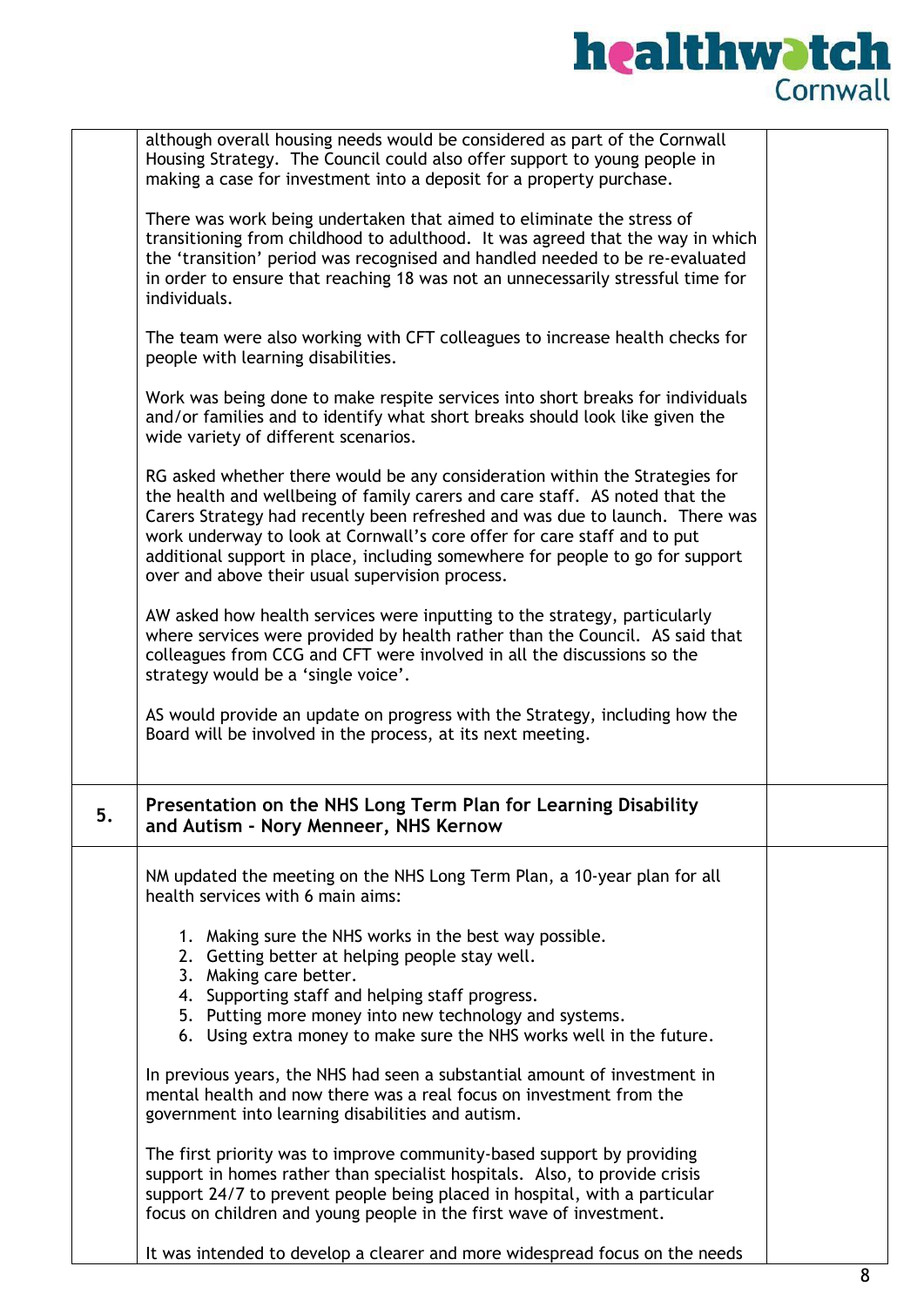# **healthwatch**

|    | of autistic people and their families, starting with a focus on children and<br>young people. Getting a diagnosis of Autism currently took a long time and the<br>plan would look at ways to improve that pathway.<br>Good quality health, care and treatment would enable equal and fair access<br>for people with learning disabilities and autism, making reasonable<br>adjustments in all NHS services and quality checking inpatient services.<br>Reducing health inequalities would improve access to annual health checks and<br>stop overmedication of people with learning disabilities and autism.<br>There would also be a focus on increasing engagement and using the insights<br>and strengths of people with lived experience and their families, involving<br>them in quality checking of services.<br>Working together to constantly check and identify how many people with<br>learning disabilities lived in the community and recognising their needs would<br>improve the support they were offered and received.<br>NHSE had asked local Trusts to develop a three-year learning disability and<br>autism plan, which had already been drafted. The Programme Board Terms of<br>Reference had been completed and the Integrated Care System was bringing<br>together health services and social care across the county to ensure they<br>worked together rather than separately.<br>The three-year spending plan was against programmes that had already been<br>agreed. The investment from the centre came in two forms - investment that<br>was previously planned, which had largely been allocated to children and<br>young people, and further development money which could be applied for to<br>be allocated to local priorities. NHS England would specify what the money<br>must be spent on.<br>NM would provide a full update at a future meeting of the Partnership Board,<br>when timely, on investment plans, their implications and priorities.<br>Concerns had been raised with SW that some GP surgeries were experiencing<br>difficulties in accessing residential placements to vaccinate individuals and<br>that individuals may not be receiving a vaccine due to concerns around mental<br>capacity and understanding etc. NM would liaise with SW outside of the<br>meeting. | NM updates<br>to future<br>meetings. |
|----|----------------------------------------------------------------------------------------------------------------------------------------------------------------------------------------------------------------------------------------------------------------------------------------------------------------------------------------------------------------------------------------------------------------------------------------------------------------------------------------------------------------------------------------------------------------------------------------------------------------------------------------------------------------------------------------------------------------------------------------------------------------------------------------------------------------------------------------------------------------------------------------------------------------------------------------------------------------------------------------------------------------------------------------------------------------------------------------------------------------------------------------------------------------------------------------------------------------------------------------------------------------------------------------------------------------------------------------------------------------------------------------------------------------------------------------------------------------------------------------------------------------------------------------------------------------------------------------------------------------------------------------------------------------------------------------------------------------------------------------------------------------------------------------------------------------------------------------------------------------------------------------------------------------------------------------------------------------------------------------------------------------------------------------------------------------------------------------------------------------------------------------------------------------------------------------------------------------------------------------------------------------------------------------------------------------------------|--------------------------------------|
|    | AB added that if there were any referrals that needed to be made where<br>reasonable adjustments were required, the LD team were happy to support.                                                                                                                                                                                                                                                                                                                                                                                                                                                                                                                                                                                                                                                                                                                                                                                                                                                                                                                                                                                                                                                                                                                                                                                                                                                                                                                                                                                                                                                                                                                                                                                                                                                                                                                                                                                                                                                                                                                                                                                                                                                                                                                                                                         |                                      |
| 6. | Any other business                                                                                                                                                                                                                                                                                                                                                                                                                                                                                                                                                                                                                                                                                                                                                                                                                                                                                                                                                                                                                                                                                                                                                                                                                                                                                                                                                                                                                                                                                                                                                                                                                                                                                                                                                                                                                                                                                                                                                                                                                                                                                                                                                                                                                                                                                                         |                                      |
|    | There was discussion around digital inclusivity and involvement in future<br>meetings. Virtual meetings were very helpful for some but disabling for<br>others. Conversations were ongoing within the CHAMPS team to consider<br>digital diversity issues.                                                                                                                                                                                                                                                                                                                                                                                                                                                                                                                                                                                                                                                                                                                                                                                                                                                                                                                                                                                                                                                                                                                                                                                                                                                                                                                                                                                                                                                                                                                                                                                                                                                                                                                                                                                                                                                                                                                                                                                                                                                                 |                                      |
|    | The service user group meetings were set up last year, in part to enable people<br>to speak openly without the pressure of professionals being in attendance.<br>This worked well but attendance at the last meeting was reduced. However,<br>feedback from most attendees was that they still preferred virtual meetings.                                                                                                                                                                                                                                                                                                                                                                                                                                                                                                                                                                                                                                                                                                                                                                                                                                                                                                                                                                                                                                                                                                                                                                                                                                                                                                                                                                                                                                                                                                                                                                                                                                                                                                                                                                                                                                                                                                                                                                                                 |                                      |

ı